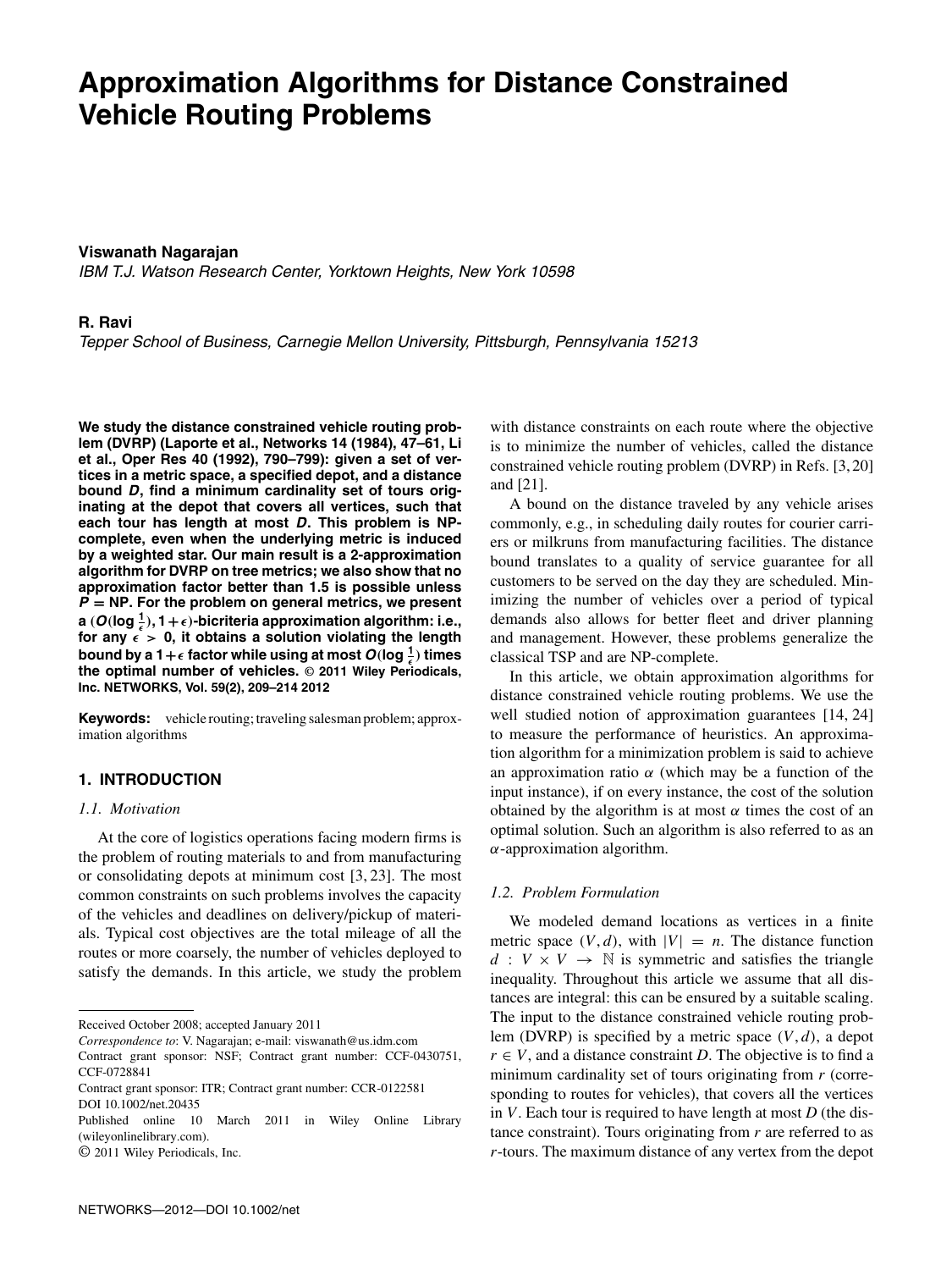is denoted by  $\Delta$ . We assume that  $\Delta \leq \frac{D}{2}$ , as otherwise there is no feasible solution.

The unrooted DVRP [1] is defined as follows: given a metric space  $(V, d)$  and a distance constraint *D*, find a minimum cardinality set of paths (each of length at most *D*) that covers all the vertices. Note that in this version, the vehicle routes are paths that are allowed to start and end at any two vertices. The unrooted version can be reduced to DVRP by adding a root vertex that is located at some large distance  $L \gg$  diameter(*V*) from all vertices in *V*, and setting the distance constraint to  $D + 2L$ .

#### *1.3. Our Results*

Our main result is for the DVRP on metrics induced by an underlying edge-weighted tree (Section 2). In this case, we obtain a 2-approximation algorithm. This algorithm can be implemented in a single depth first search of the tree and runs in linear time. We note that even DVRP on star metrics is equivalent to the bin packing problem [12], which is NPcomplete. Moreover, we show that DVRP on trees is hard to approximate to better than a factor of 1.5 (unless  $P = NP$ ). We note that DVRP on trees possesses the "scaling property," i.e., inputs with optimal value *T* can be scaled to inputs of optimal value  $k \cdot T$  (for any  $k$ ). In contrast, the bin packing problem does not have the scaling property, and in fact admits an asymptotic polynomial time approximation scheme [9, 16].

For DVRP on general metrics, we obtain an  $(O(\log \frac{1}{\epsilon}), 1 +$  $\epsilon$ ) bicriteria approximation. That is, for any  $\epsilon > 0$ , if the vehicles are allowed to exceed the distance constraint by a small multiplicative factor  $\epsilon$ , then we obtain a solution using at most  $O(\log \frac{1}{\epsilon})$  times the optimal number of vehicles (that do not violate the distance constraint). As shown in Jothi and Raghavachari [15] the tour-partitioning algorithm of Li et al. [21] gives an  $(O(\frac{1}{\epsilon}), 1 + \epsilon)$  bi-criteria approximation for DVRP. We improve upon the approximation ratio on the number of vehicles significantly.

#### *1.4. Related Work*

Vehicle routing problems (VRPs) are surveyed in [3, 23]. Practical applications of DVRP can be found in Assad [3] and Laporte et al. [20]. Exact approaches for the objective of minimizing total distance were studied in Laporte et al. [20]. They gave two algorithms using an integer programming formulation: one based on Gomory cuts and the other using branch-and-bound.

Li et al. [21] studied DVRP under the objective functions of total distance and number of vehicles. They showed that the optimal solutions under both objectives are closely related, and any approximation guarantee for one objective implies a guarantee with an additional loss of factor 2, for the other objective. They also studied a tour-partitioning heuristic for this problem, which was shown to achieve a worst case performance guarantee of *D*.

A closely related problem is orienteering: given a metric  $(V, d)$ , depot  $r \in V$  and length bound *D*, find an *r*-tour of length at most *D* that contains the maximum number of vertices. Improving on work by Blum et al. [7] and Bansal et al. [5], Chekuri et al. [8] presented a  $2 + \epsilon$ approximation algorithm (for any constant  $\epsilon > 0$ ) for the orienteering problem. Using this as a greedy subroutine within a set-covering framework, it is straightforward to design an *O*(log *n*) approximation for DVRP.

The distance constrained VRP was also studied by Bazgan et al. [6], where the authors gave a constant-factor differential approximation algorithm. However, bounds in the differential measure do not imply any bounds in the standard (multiplicative) approximation measure, which we consider in this article.

Related to the tree metric version we study, Labbe et al. [19] and Karuno et al. [17] discuss some practical situations where tree shaped networks are encountered in VRPs. In the case of capacitated VRP (only capacity constraints), Labbe et al. [19] gave a 2-approximation algorithm on trees when demands are unsplittable. When demands are splittable, Hagamochi and Katoh [13], and Asano et al. [2] gave improved approximation algorithms; the currently best known guarantee is  $\approx$ 1.35. Many other vehicle routing problems on trees have been studied in Refs. [4,11], and [17].

## **2. DVRP ON TREE METRICS**

In this section, we consider the special case of DVRP when the metric space is induced by a weighted tree  $T = (V, d)$ . Even in the special case of a star, the problem remains NPcomplete (by a reduction from bin-packing). Here we present a 2-approximation for DVRP on trees, and also show that the problem is 1.5-hard to approximate unless  $P = NP$ .

We first present the algorithm for DVRP on trees. The main ingredient in this is proving a lower bound on the optimal number of vehicles, which is based on forming clusters of vertices that can not be covered by a single *r*-tour (Lemma 2). For ease of description, we assume (without loss of generality) that the tree *T* is binary, and rooted at the depot *r*. This can be ensured by splitting high degree vertices, and adding zero-length edges. Algorithm minTVR for DVRP on trees is as follows:

- 1. Initialize  $T' = T$ .
- 2. While  $(T' \neq \{r\})$  do
	- a. Pick a deepest vertex  $v \in T'$  s.t. the subtree  $T'_v$ below *v can not* be covered by just one *r*-tour, of length at most *D*. If no such *v* exists, add an *r*-tour covering *T* , and END.
	- b. Let  $w_1$  and  $w_2$  be the two children of *v*. For  $i = 1, 2$ , set  $W_i$  to be the minimum length *r*-tour traversing the subtree below *wi*.
	- c. Add  $r$ -tours  $W_1$  and  $W_2$  to the solution.
	- d.  $T' = T' \setminus T'_{\nu}$ .

Note that the minimum length *r*-tour covering all the vertices of a subtree is just an Euler tour of the subtree (including the path from *r*), traversing each edge twice. This property can also be derived as a special case of the "master tour" property of Kalmanson matrices [10]. Thus the condition in step 2a can be checked efficiently.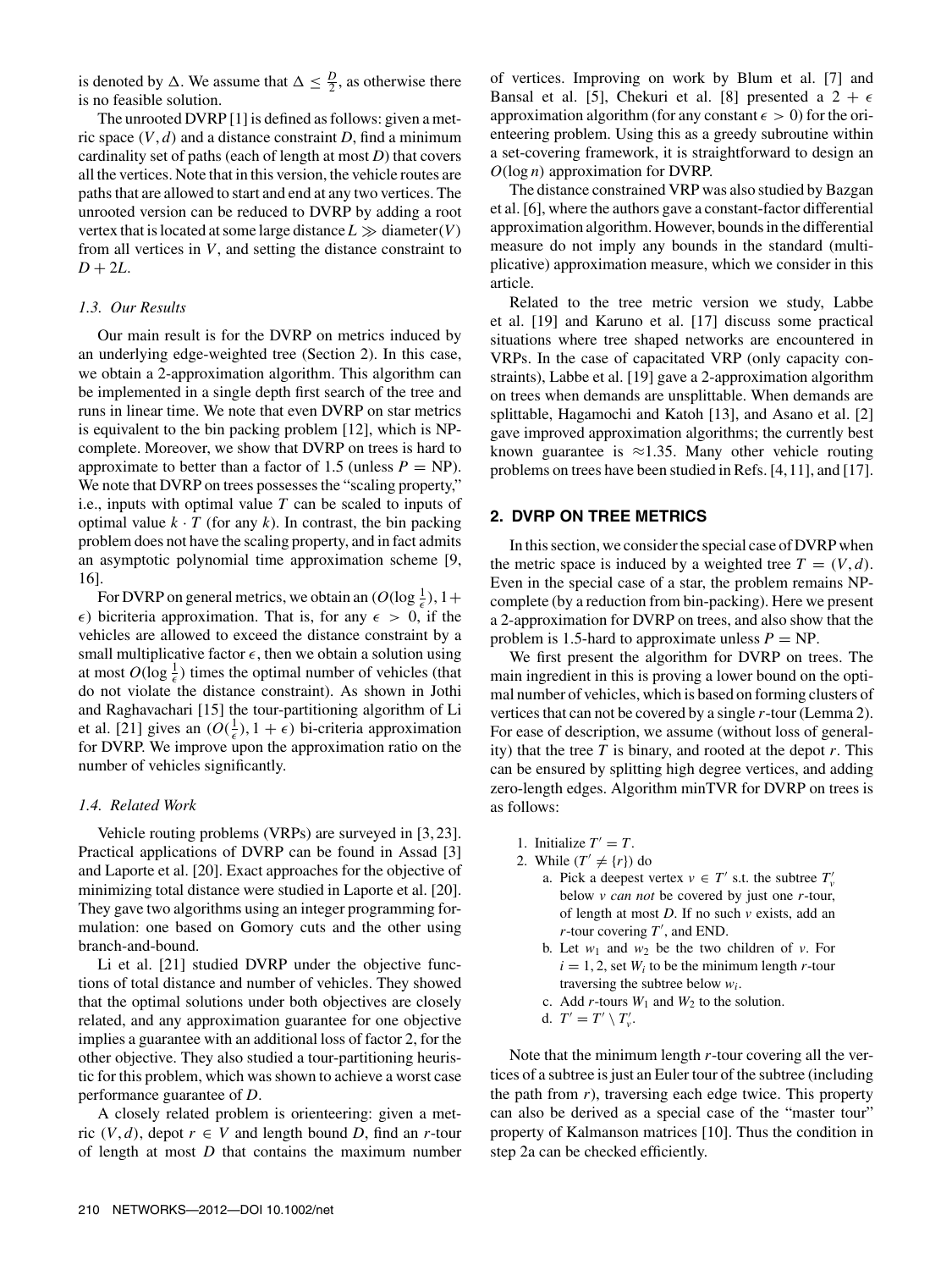

FIG. 1. DVRP on trees.

# **Theorem 1.** *Algorithm minTVR obtains a 2-approximation to DVRP on trees.*

**Proof.** It is not hard to see that algorithm minTVR can be implemented in a single depth-first search of the tree; so the time complexity is linear in the input size,  $O(n \log_2 D)$ . From the choice of vertex *v* in step 2a, each *r*-tour added in step 2c (corresponding to the children of *v*), has length at most *D*. So algorithm minTVR indeed produces a feasible solution.

A heavy cluster is defined to be a set of vertices  $C \subseteq$ *V* such that the subgraph *T*[*C*] induced by *C* on tree *T* is connected, and the vertices in *C* can *not* all be covered by a single *r*-tour of length at most *D*. Note that all the subtrees *T <sup>v</sup>* seen in step 2a of algorithm minTVR are heavy clusters in tree *T*. Suppose, in its entire execution, the algorithm finds *k* heavy clusters  $C_1, \ldots, C_k$  (these vertex sets will be disjoint). Then algorithm minTVR produces a solution using at most  $2k+1$  *r*-tours. The key lemma is the following, which shows that the optimal solution requires at least  $k + 1$  vehicles, and thus proves Theorem 1.

**Lemma 2.** *If there are k disjoint heavy clusters*  $C_1, \ldots, C_k \subseteq$ *V in the tree T, the minimum number of r-tours (of length at most D) required to cover*  $\bigcup_{i=1}^{k} C_i$  *is more than k.* 

**Proof.** The proof of this lemma is by induction on *k*. For  $k = 1$ , the lemma is trivially true. Suppose  $k > 1$ , and assume that the lemma holds for all values up to  $k - 1$ . Suppose, for contradiction, that the minimum number of *r*-tours required to cover all these clusters, OPT ≤ *k*. Note that OPT can not be smaller than  $k$ : taking any  $k - 1$  of these  $k$  clusters, we would get a contradiction to the induction hypothesis with  $k-1$  clusters. So we may assume OPT =  $k$ . In the rest of the proof, fix an optimal solution consisting of  $r$ -tours  $t_1, \ldots, t_k$ .

From the definition of a heavy cluster, each *Ci* forms a connected subtree in *T*. It will be convenient to think of the lengths associated with  $C_i$  in the following parts (see Fig. 1a): the path from  $r$  to the highest vertex in  $C_i$  (external part); and the induced subgraph  $T[C_i]$  (internal part). The length of the external part of a cluster  $C_i$  is denoted  $d(r, C_i)$ . We now define a bipartite graph  $H = (\Gamma, \mathcal{C}, E)$  where  $\Gamma = \{t_1, \ldots, t_k\}$  is the set of *r*-tours in the optimal solution, and  $C = \{C_1, \ldots, C_k\}$ is the set of the *k* heavy clusters (see Figure 1b). There is an edge  $(t_i, C_i) \in E$  iff *r*-tour  $t_i$  visits some vertex of cluster *Ci*.

We claim that  $H$  must have a perfect matching between  $C$ and  $\Gamma$ . Suppose not - then by Hall's Theorem, we get a set  $S \subseteq \mathcal{C}$  such that *S* has fewer than  $|S|$  neighbors in  $\Gamma$ . Note that  $S \neq C$ , as C has OPT = |C| neighbors. This implies that the clusters in *S* are visited completely by fewer than |*S*| *r*-tours, which contradicts the induction hypothesis with the set of heavy clusters *S* (as  $|S| < k$ ). Thus *H* has a perfect matching  $\pi : \mathcal{C} \to \Gamma$ .

Let  $l_1, l_2, \ldots, l_k$  denote the lengths of the *r*-tours in  $\Gamma$ ; clearly each  $l_i \leq D$ . We assign a capacity to each edge  $e \in T$ :  $cap_e = 2 \sum_{j=1}^{k} I_e(t_j)$ , where  $I_e(t_j) = 1$  iff edge *e* is traversed in *r*-tour *tj*, and 0 otherwise. Note that if an edge is traversed in an *r*-tour, it is traversed at least 2 times; so each edge in *T* has capacity at least 2 (as each vertex is visited). Now, the total weighted capacity over all edges is exactly  $\sum_{e \in T} d_e$ .  $(2 \sum_{j=1}^{k} I_e(t_j)) \leq \sum_{i=1}^{k} I_i \leq kD.$ 

We will now charge each edge an amount at most its capacity, and show that the total weighted charge over all edges is larger than *kD*, which would be a contradiction. Corresponding to every cluster *Ci*, charge each edge in its external part (the path from  $r$  to  $C_i$ ) two units against the capacity on that edge attributed to *r*-tour  $\pi(C_i)$ ; note that tour  $\pi$ (*C<sub>i</sub>*) visits *C<sub>i</sub>* and hence traverses all the edges from *r* to  $C_i$ . Since  $\pi$  is a perfect matching, no edge has a charge more than its capacity. The total weighted charge after this step is exactly  $2\sum_{i=1}^{k} d(r, C_i)$ . Now we will further assign a charge of 2 units to each edge in the internal part of every cluster  $C_1, \ldots, C_k$ .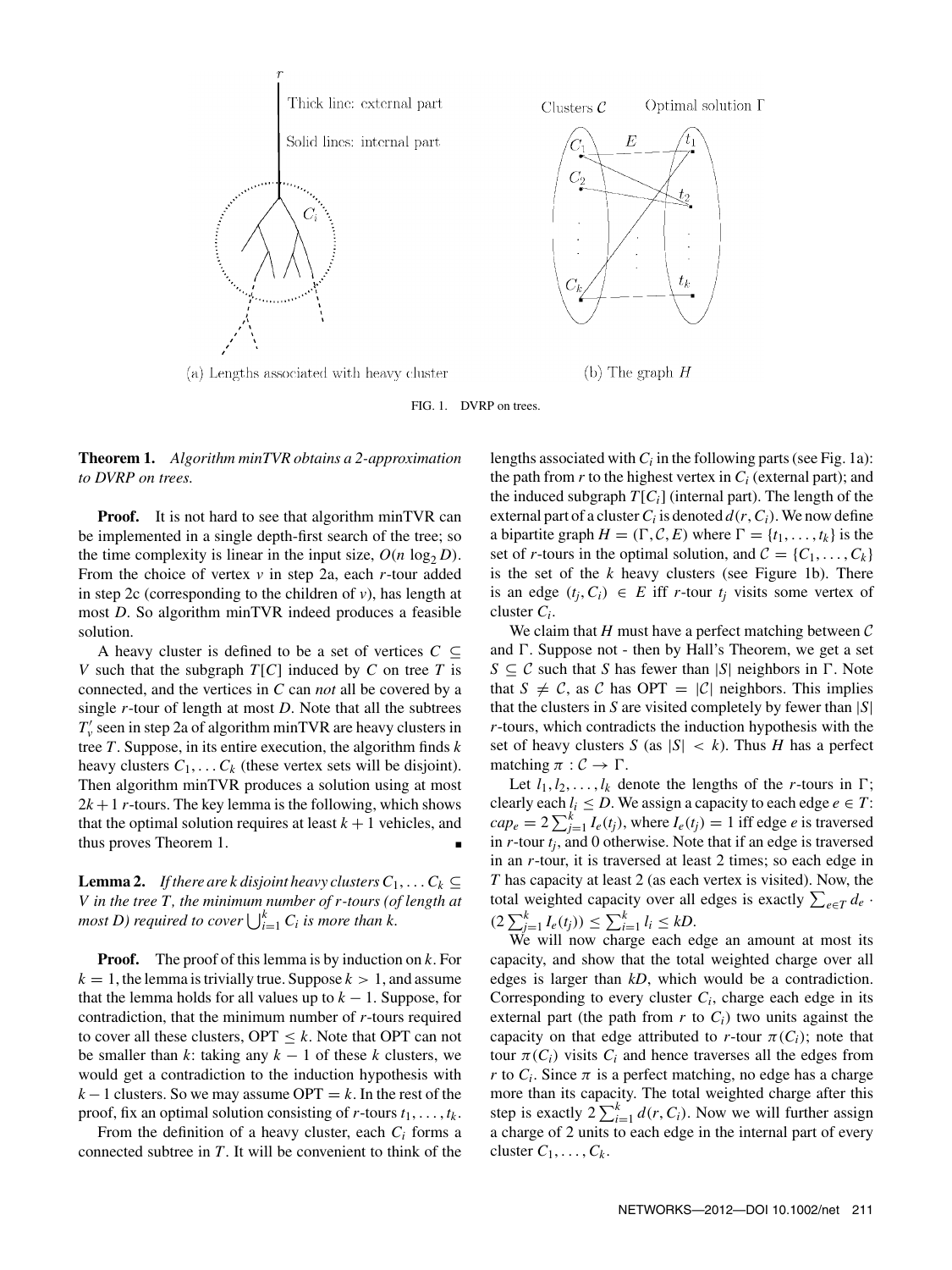Consider any edge *e* on the internal part of some cluster  $C_i$ . Let *m* denote the number of clusters that appear below *e* in tree *T* (this does not include  $C_i$ ). If  $m = 0$ , this edge has never been charged so far, and thus has at least 2 units of residual capacity. If  $0 < m \leq k - 1$ , then applying induction on the set of *m* clusters below *e*, there are at least  $m+1$  *r*-tours that traverse  $e$ . So  $e$  has a capacity of at least  $2m + 2$ . But we have charged *e* exactly 2*m* units so far, 2 units corresponding to each cluster below it. So again we have at least 2 units of residual capacity, and we can charge this edge an extra 2 units. The total weighted charge over all edges can now be written as follows:

$$
\sum_{i=1}^{k} [2d(r, C_i) + 2 \cdot d(\text{internal part of } C_i)]
$$

The *i*-th term above corresponds to an *r*-tour covering *Ci*. Since each *Ci* is a heavy cluster, this is more than *D*. So the total weighted charge is more than  $kD \geq$  the total capacity, which is a contradiction. Thus  $OPT > k$ , and the lemma is proved.

We now prove the hardness of approximation for DVRP on trees. The scaling property mentioned in the introduction also follows from this proof.

**Theorem 3.** *Unless P* = NP, there is no 1.5-approximation *algorithm for DVRP on trees.*

**Proof.** We reduce from the subset sum problem [12]. Given a collection  $\{a_1, \ldots, a_m\}$  of *m* non-negative integers with  $\sum_{i=1}^{m} a_i$  even and  $B := \frac{1}{2} \sum_{i=1}^{m} a_i$ , the goal is to determine whether there exists a subset  $S \subseteq [m]$  such that  $\sum_{i \in S} a_i = B$ . This problem is known to be NP-complete; note that the input size is at least  $m + \log_2 B$ . Let  $\mathcal I$  denote an arbitrary instance of the subset sum problem, as earlier.

Fix a parameter  $k$  that is polynomial in the size of  $\mathcal{I}$ . We construct an instance of DVRP on trees as follows. The root *r* has *k* children  $\{c_1, \ldots, c_k\}$  and each of the edges  $\{(r, c_i)\}_{i=1}^k$ has length 2*B*. Each vertex  $c_i$  (for  $i \in [k]$ ), has *m* children  $\{l_{i,j}\}_{j=1}^m$  where for each  $j \in [m]$ , edge  $(c_i, l_{ij})$  has length  $a_j$ . The length bound  $D := 6B$ . Note that the size of the DVRP instance is polynomial in the size of  $I$ , and the construction runs in polynomial time.

Suppose  $\mathcal I$  is a yes-instance, i.e. there is some subset  $S \subseteq [m]$  with  $\sum_{j \in S} a_j = B$ . Consider the following solution for the DVRP instance: for each  $i \in [k]$ , there are two *r*-tours, visiting vertices  $\{l_{ij} \mid j \in S\}$  and  $\{l_{ij} \mid j \in [m] \setminus S\}$ , respectively. It is clear that each vertex is covered in some tour. Note that the length of the tour covering  $\{l_{ii} \mid j \in S\}$ (for any  $i \in [k]$ ) equals  $2 \cdot (2B + \sum_{j \in S} a_j) = 6B$ . Similarly, the length of the tour covering  $\{l_{ij} | j \in S\}$  (for each  $i \in [k]$ ) equals 6*B*. Thus the above solution satisfies the distance constraint, and the optimal value of the DVRP instance is at most 2*k*.

Suppose  $\mathcal I$  is a no-instance, then we claim that the optimal value of the DVRP instance is at least 3*k*. Observe that any tour of length at most 6*B* can visit at most one of the subtrees rooted at  ${c_i}_{i=1}^k$ . Thus any feasible solution to the DVRP instance is a disjoint union  $\bigcup_{i=1}^{k} C_i$ , where for each  $i \in [k]$ ,  $C_i$  is a collection of *r*-tours (each of length  $\leq 6B$ ) that covers  ${l_i, j}_{j=1}^m$ . We claim that  $|\mathcal{C}_i| \geq 3$  for any  $i \in [k]$ : for otherwise, the two tours covering  $\{l_{i,j}\}_{j=1}^m$  would yield a subset  $S \subseteq$ [*m*] with  $\sum_{j \in S} a_j = B$ , which is impossible since  $\mathcal{I}$  is a no-instance.

As the subset sum problem is NP-complete, it follows that it is NP-hard to approximate DVRP on trees to better than a factor of 1.5.

As this reduction is from the subset-sum problem, it does not rule out better pseudo-polynomial time approximation algorithms for DVRP on trees, i.e. where the running time is polynomial in *n* and *D* (rather than polynomial in *n* and  $log_2 D$ ).

# **3. BICRITERIA APPROXIMATION FOR DVRP ON GENERAL METRICS**

In this section, we study DVRP on general metrics, and present a bicriteria approximation algorithm. Our algorithm uses as a subroutine, the unrooted DVRP (Section 1.2), and the 3-approximation algorithm for this problem from Arkin et al. [1]. The basic idea of the algorithm for DVRP is the following: if an *r*-tour visits some vertices a "large" distance from the root, it resembles an unrooted path (with smaller length) when restricted to just those vertices. So we partition the vertices of the graph into parts, according to their distance from the root, and solve the unrooted DVRP (with appropriate distance bounds) in each part. Algorithm minVR for DVRP on general metrics is described later. The algorithm also takes as input a parameter  $\epsilon \in (0, 1)$  that denotes the allowed violation of the distance constraint.

1. Define vertex sets  $V_0, V_1, \ldots, V_t$  as follows (where  $t =$  $\lceil \log_2(1/\epsilon) \rceil$ ):

$$
V_j = \begin{cases} \left\{ v : (1 - \epsilon) \cdot \frac{D}{2} < d(r, v) \le \frac{D}{2} \right\} \\ \text{if } j = 0 \\ \left\{ v : (1 - 2^j \epsilon) \cdot \frac{D}{2} < d(r, v) \le (1 - 2^{j-1} \epsilon) \cdot \frac{D}{2} \right\} \\ \text{if } 1 \le j \le t - 1 \\ \left\{ v : 0 < d(r, v) \le (1 - 2^{t-1} \epsilon) \cdot \frac{D}{2} \right\} \\ \text{if } j = t \end{cases}
$$

2. For  $j = 0, ..., t$  do:

- a. Run the algorithm for unrooted DVRP [1], for the vertex set *V<sub>j</sub>*, with distance constraint  $2^{j-1} \epsilon \cdot D$ . Let  $\Pi_i$  denote the set of paths obtained.
- b. For every path in  $\Pi_i$ , append both its end points with edges from the depot *r*, to obtain the *r*-tours  $\{r \cdot \pi \cdot r \mid \pi \in \Pi_i\}.$
- 3. Return all *r*-tours obtained above.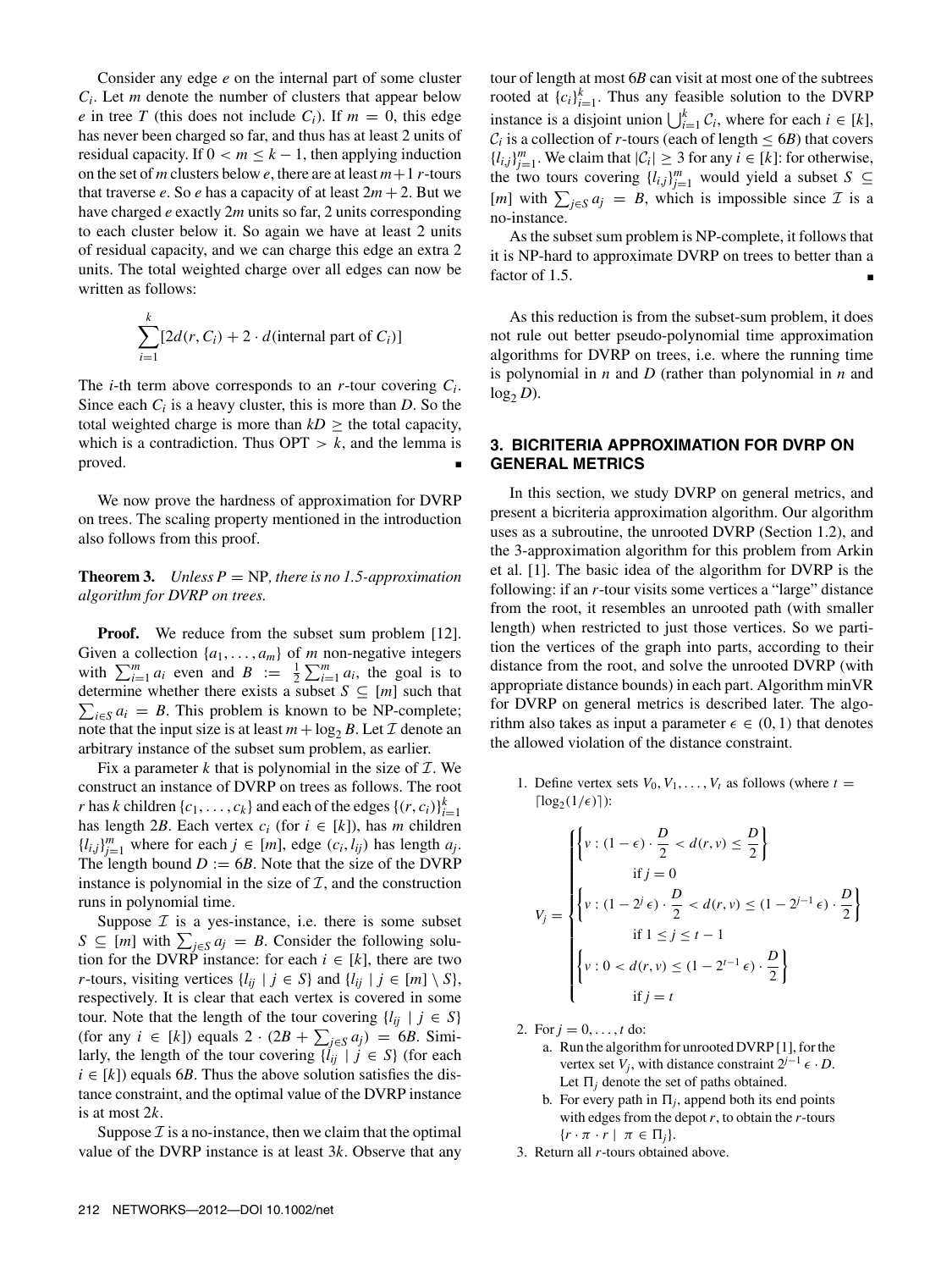**Theorem 4.** *For every*  $0 \leq \epsilon \leq 1$ , *algorithm minVR is* an  $(O(\log \frac{1}{\epsilon}), 1 + \epsilon)$  bicriteria approximation algorithm for *DVRP.*

**Proof.** We first show that each *r*-tour produced by algorithm minVR has length at most  $(1 + \epsilon) D$ . For  $j = 0$ , each *r*-tour added in step 2 consists of two direct edges from *r* to  $V_0$  and a path of length at most  $\frac{\epsilon}{2}$  *D*; so such a tour has length at most  $2 \cdot \frac{D}{2} + \epsilon \frac{D}{2} \le (1 + \epsilon) D$ . Now consider the *r*-tours corresponding to vertex sets  $V_j$  ( $1 \le j \le t$ ). Each path  $\pi \in \Pi_i$  has length at most  $2^{j-1} \in D$ , and every vertex of  $V_i$  (and hence the end points of  $\pi$ ) is at distance at most  $(1-2^{j-1} \epsilon) \cdot \frac{D}{2}$  from *r*. So each *r*-tour  $(r \cdot \pi \cdot r)$  added in this step has length at most  $2^{j-1} \epsilon D + (1 - 2^{j-1} \epsilon) \cdot D = D$ .

We now prove the performance guarantee of this algorithm. Below OPT denotes the optimal number of *r*-tours (each of length at most *D*) for the DVRP instance.

**Claim 5.** *For each*  $j = 0, \ldots, t$ , the optimal value of the *unrooted DVRP instance defined in step 2a is at most* 2·OPT*.*

**Proof.** Fix any  $j \in \{0, \ldots, t\}$ . Let  $\Gamma$  denote an optimal solution to the original DVRP instance. Consider any *r*-tour  $\sigma \in \Gamma$ , and let  $\sigma_j$  denote the path induced by  $\sigma$  on the vertices in *V<sub>j</sub>*. The length of  $\sigma_j$  is at most  $D-2 \cdot \frac{D}{2}(1-2^j \epsilon) = 2^j \epsilon D$ . This is because every vertex in  $V_j$  (hence the end points of *σ<sub>j</sub>*) is located at distance at least  $(1 − 2<sup>j</sup> ∈)$   $\frac{D}{2}$  from *r*. So the path  $\sigma_i$  can be split into two (unrooted) paths, each of length at most  $2^{j-1}$  *∈ D*. Splitting each tour in  $\Gamma$  in this manner gives us a set  $\Theta$  of at most  $2|\Gamma| = 2 \cdot \text{OPT}$  unrooted paths over  $V_i$ , that together cover all vertices of  $V_i$ . So  $\Theta$  is a feasible solution to the unrooted DVRP instance on  $V_i$  with length bound  $2^{j-1} \in D$ . Thus we have the claim.

Using Claim 5 and the 3-approximation to unrooted DVRP [1], we get  $|\Pi_i| \leq 6$  · OPT, for all  $j = 0, \ldots, t$ . Thus the total number of *r*-tours in the solution is at most  $6(t+1)$  · OPT, giving the theorem.

We note that the above bicriteria approximation was obtained independently in the preliminary version of this paper [22] and in Khuller et al. [18]. It remains an interesting open question to obtain a constant factor approximation for DVRP on general metrics.

## **Acknowledgments**

The authors thank Shuchi Chawla for her helpful discussions. They also thank an anonymous referee for raising a question regarding the scaling property for DVRP on trees.

## **REFERENCES**

[1] E.M. Arkin, R. Hassin, and A. Levin, Approximations for minimum and min-max vehicle routing problems, J Algorithms 59 (2006), 1–18.

- [2] T. Asano, N. Katoh, and K. Kawashima, A new approximation algorithm for the capacitated vehicle routing problem on a tree, J Comb Optim 5 (2001), 213–231.
- [3] A.A. Assad, "Modeling and implementation issues in vehicle routing," Vehicle routing: Methods and studies, B.L. Golden and A.A. Assad (Editors), North Holland, Amsterdam, 1988, pp. 7–45.
- [4] I. Averbakh and O. Berman, Sales-delivery man problems on treelike networks, Networks 25 (1995), 45–58.
- [5] N. Bansal, A. Blum, S. Chawla, and A. Meyerson, "Approximation algorithms for deadline-TSP and vehicle routing with time windows," In L. Babai (Editor), Proceedings of the Symposium on Theory of Computing, ACM, 2004, pp. 166–174.
- [6] C. Bazgan, R. Hassin, and J. Monnot, Approximation algorithms for some vehicle routing problems, Disc Appl Math 146 (2005), 27–42.
- [7] A. Blum, S. Chawla, D.R. Karger, T. Lane, A. Meyerson, and M. Minkoff, Approximation algorithms for orienteering and discounted-reward TSP, SIAM J Comput 37 (2007), 653–670.
- [8] C. Chekuri, N. Korula, and M. Pal, "Improved algorithms for orienteering and related problems," In Proceedings of the Symposium on Discrete Algorithms, S. Teng (Editor), ACM-SIAM, 2008, pp. 661–670.
- [9] W. Fernandez de la Vega and G. Lueker, Bin packing can be solved within  $1 + \epsilon$  in linear time, Combinatorica 1 (1981), 349–355.
- [10] V.G. Deineko, R. Rudolf, and G.J. Woeginger, Sometimes travelling is easy: The master tour problem, SIAM J Disc Math 11 (1998), 81–93.
- [11] G.N. Frederickson and D.J. Guan, Preemptive ensemble motion planning on a tree, SIAM J Comput 21 (1992), 1130–1152.
- [12] M.R. Garey and D.S. Johnson, Computers and intractability: A guide to the theory of NP-completeness, W.H. Freeman Company, New York, 1979.
- [13] S. Hamaguchi and N. Katoh, "A Capacitated vehicle routing problem on a tree," In Proceedings of the International Symposium on Algorithms and Computation, S. Hong, H. Nagamochi, and T. Fukunaga (Editors), Springer, 1998, pp. 397–406.
- [14] D.S. Hochbaum (Editor), Approximation algorithms for NP-hard problems, PWS Publishing Company, Boston, 1997.
- [15] R. Jothi and B. Raghavachari, Approximating the k-traveling repairman problem with repairtimes, J Disc Algorithm 5 (2007), 293–303.
- [16] N. Karmarkar and R.M. Karp, "An efficient approximation scheme for the one-dimensional bin-packing problem," In Proceedings of the Foundations of computer science, IEEE, 1982, pp. 312–320.
- [17] Y. Karuno, H. Nagamochi, and T. Ibaraki, Vehicle scheduling on a tree with release and handling times, Ann Oper Res 69 (1997), 193–207.
- [18] S. Khuller, A. Malekian, and J. Mestre, "To fill or not to fill: The gas station problem," In Proceedings of the European Symposium on Algorithms, L. Arge, M. Hoffmann, and E. Welzl (Editors), Springer, 2007, pp. 534–545.